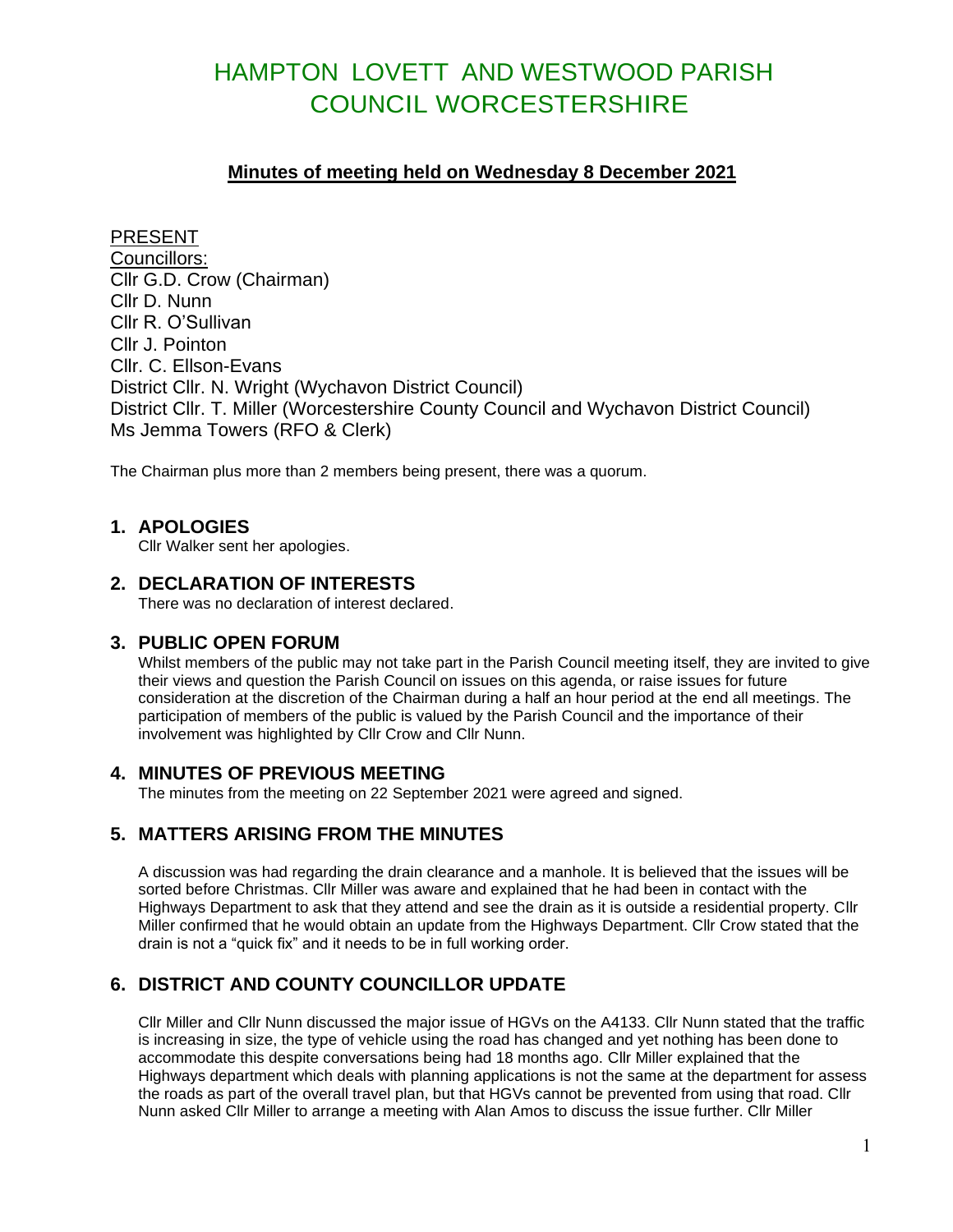explained that a report on the matter will hopefully be completed next year and when it is, he will ask the author of the report to present it to the Parish Council.

Cllr Miller stated that the Lengthsman Scheme is being reviewed and changes will be made in the new financial year. Cllr Crow highlighted a number of issues with the current scheme including the requirement for risk assessments and method statements to be signed.

# **7. FINANCE**

Payments up to 08 December 2021, as per Accounts presented by Clerk, summarised by Chair:

| <b>CHEQUE NO.</b> | <b>DESCRIPTION</b>        | <b>£ AMOUNT</b> |
|-------------------|---------------------------|-----------------|
| 100845            | <b>Interlay Driveways</b> | £3200.00        |
|                   |                           |                 |
|                   |                           |                 |
|                   |                           |                 |

## **8. ANY OTHER BUSINES**

#### **Installation of speed awareness signs**

Cllr Crow confirmed that two speed awareness signs have been ordered for the A442. Cllr Miller explained that he had been awaiting confirmation of the signs that could be ordered, however as Cllr Crow had already ordered the signs, he would communicate this with Barrie Barnes at the Council to ensure that further signs were not ordered.

#### **Amazon Correspondence**

Cllr Crow explained that he received an email from Amazon, in which it stated that they want to introduce double red lines around Hampton Lovett employment land. Cllr Crow that this was a drastic measure as it would prohibit anyone stopping. Further discussion identified that such a measure would potentially put greater pressure on other surrounding areas such as Doverdale Lane and Cllr Nunn queried the enforcement of the lines, as this is not something that Highways is likely to be responsible for. Cllr Crow and Cllr Nunn were also concerned that Amazon had provided no justification for such a measure and without such justification, it was difficult to pass constructive comment. Cllr Ellson-Evans raised a concern regarding the impact the lines would have on other industrial units which may have deliveries and therefore need to stop regularly. Cllr Miller requested that the Parish Council documented their concerns and that he would take the matter forward.

Cllr Crow also stated that mirrors had been requested by Amazon to improve visibility. Cllr Crow explained that mirrors had previously been requested but were turned down. Cllr Crow stated that he had explained to Amazon that the vegetation needs to be cut back.

The issue of Amazon's litter picking was discussed and it was felt that the frequency of the litter picking (currently once a month) needed to be increased to once a week, and if not, fortnightly to prevent the buildup of litter, particularly down the lanes and in the layby. Cllr Crow confirmed that this would be requested.

#### **Tree Planting**

Cllr Crow confirmed that a tree would be planted in the copse for the Queen. Cllr Miller explained that he is looking to order trees for most of the Parish Councils that want them. Cllr Miller said that he is hoping to purchase evergreen oak trees, which grow to approximately, 20m at full maturity, produce acorns and are good for wildlife.

#### **Fly tipping on the Bridleway**

Cllr Crow explained that three posts have been erected at the end of the bridleway at Doverdale Lane and that these may cause an issue as access is now restricted in an attempt to prevent fly tipping, despite the County Council responding quickly and clearing the rubbish when it is reported. Cllr Miller stated that floy tipping is a constant issue and discussed the use of fines and the seizure of vehicles where it is possible to